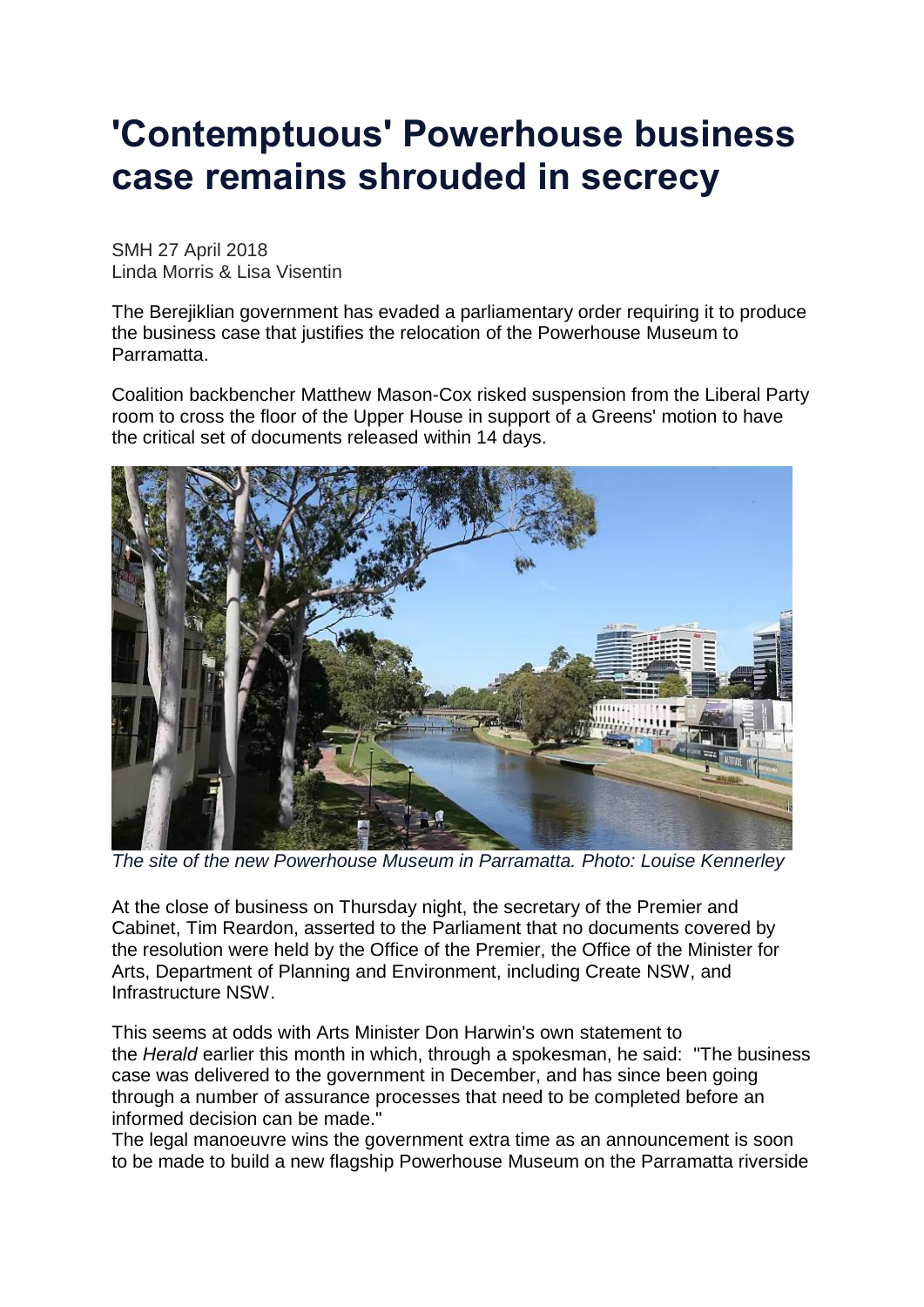topped by residential apartments. It is believed the government is planning to release a summary of the business case then.

The Powerhouse relocation policy has been controversial since it was first unveiled as a 2015 election commitment by then-premier Mike Baird.

Premier Gladys Berejiklian has continued to reiterate the [government's](https://www.smh.com.au/national/nsw/powerhouse-museum-is-officially-moving-west-but-uncertainty-over-ultimo-site-20170731-gxm6d0.html) position, despite estimates that the relocation plans could cost up to \$1.5 billion, saying: "Let me be clear, there will be one Powerhouse Museum in NSW. It will be across the river here [in Parramatta]."

However, in a slight reconfiguration of the policy, Ms Berejiklian said the Ultimo site would retain an "arts and cultural presence" as part of any redevelopment.

Labor attacked the government's move as "contemptuous".

"Either this is a massive cover-up, or worse, there is no business case at all," opposition arts spokesman Walt Secord said.

Greens MP David Shoebridge said the battle to force transparency on the government would now return to the Upper House next week where ''the government's contempt for transparency will again be tested''.

"This was an order of the Parliament and the Coalition government has again sought to avoid scrutiny this time alleging there is no preliminary or final business case to produce,'' he said.

"It's now getting to the point of farce, denying the final business exists when even their Arts Minister said it was delivered to him in December last year.

"This is now a test of democracy between an increasingly unaccountable executive government and the Parliament.''

Chairman of the Upper House inquiry into the Powerhouse move, Robert Borsak, said it was astounding that no documents had been produced by the government when the matter was before Cabinet.

''The government said they received a business case before December, so they must have it or you have to call them liars,'' he said.

Justifying his decision to vote against his own party two weeks ago, Mr Mason-Cox said the state government had developed a "perverse culture of secrecy" that had threatened the public's confidence in its decision making.

Mr Harwin, through a spokesman, said the NSW Government was committed to moving the Powerhouse to Parramatta and was "proud to be giving families in western Sydney greater access to one of the city's great cultural icons".

"It has been a thorough process and we will have more to say about this project in the near future."